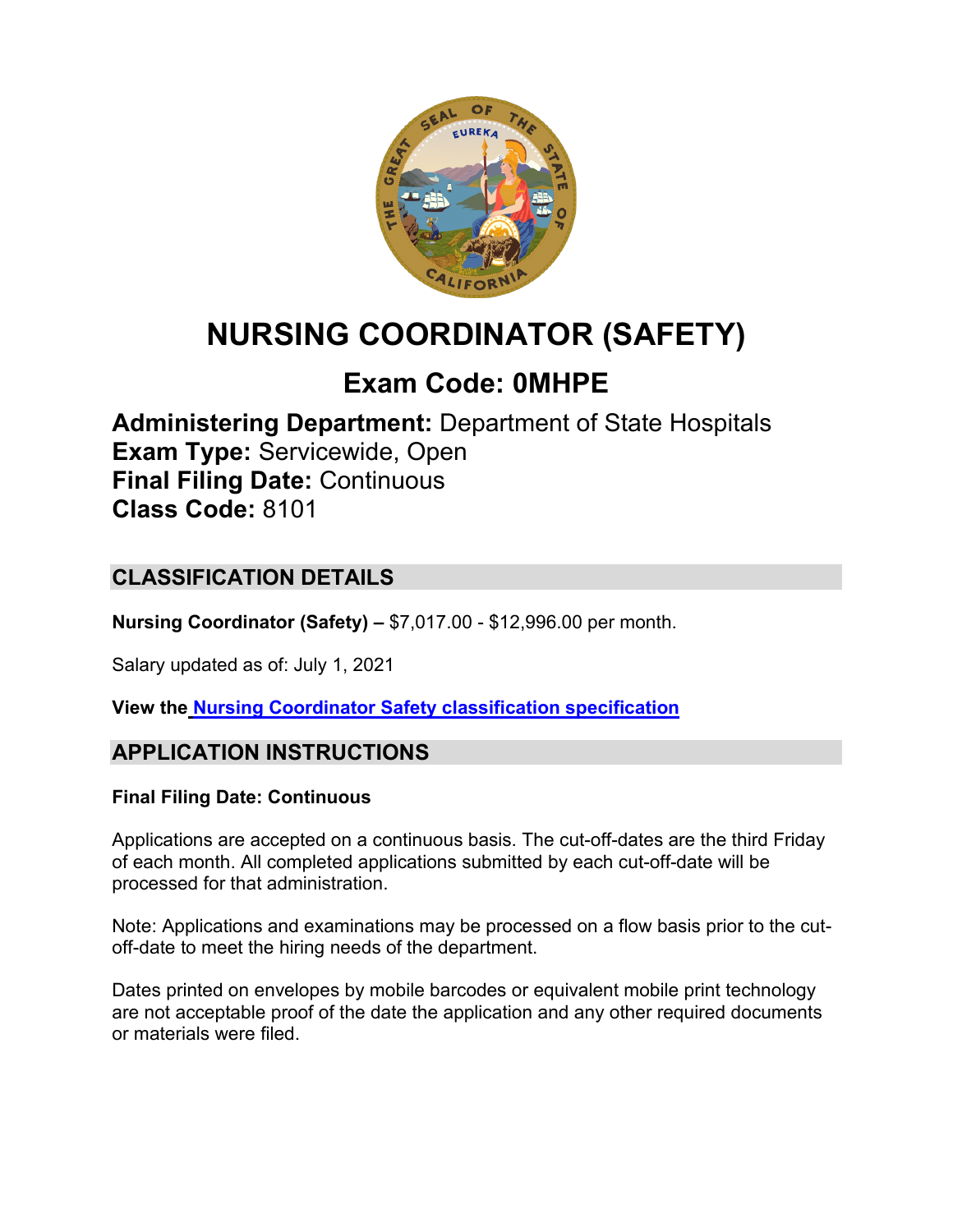#### **Who Should Apply**:

Applicants who meet the Minimum Qualifications as stated on this bulletin may apply for and take this examination. Once you have taken this examination, you may not retake it for **twelve (12)** months.

Unless otherwise stated on this bulletin, you must meet the Minimum Qualifications by the Final Filing Date or cut-off-date stated above.

#### **How to Apply**:

- **Step 1.** Applicants are required to submit an [Examination Application \(STD 678\),](https://jobs.ca.gov/pdf/std678.pdf) found at [www.calcareers.ca.gov,](http://www.calcareers.ca.gov/) either by mail, in person, or via email to the address listed below.
- **Step 2. Once your application has been submitted and it has been determined that you meet the minimum qualifications for entrance into the examination, you will be contacted by email (unless you specify mail on your STD 678) 2-3 weeks after the cut-off-date with instructions for completing this Training and Experience (T&E) examination.**

#### **The preferred method to apply is by emailing your STD 678 to:**

#### **[NursingCoordinatorSafety@dsh.ca.gov](mailto:NursingCoordinatorSafety@dsh.ca.gov)**

#### **Electronic signatures are acceptable.**

Indicate the Classification on your Examination Application (STD 678).

You may apply by mail or in person to: Department of State Hospitals – Sacramento Attn: Selection Services Unit, MS-14 1215 O Street Sacramento, CA 95814

In person hours: Monday through Friday, 8am to 5pm (excluding State holidays)

#### **Special Testing Arrangements:**

If you require assistance or alternative testing arrangements due to a disability, please contact the testing department listed in the Contact Information section of this bulletin.

# **MINIMUM QUALIFICATIONS**

All applicants must meet the education and/or experience requirements as stated on this exam bulletin to be accepted into the examination. Part-time or full-time jobs,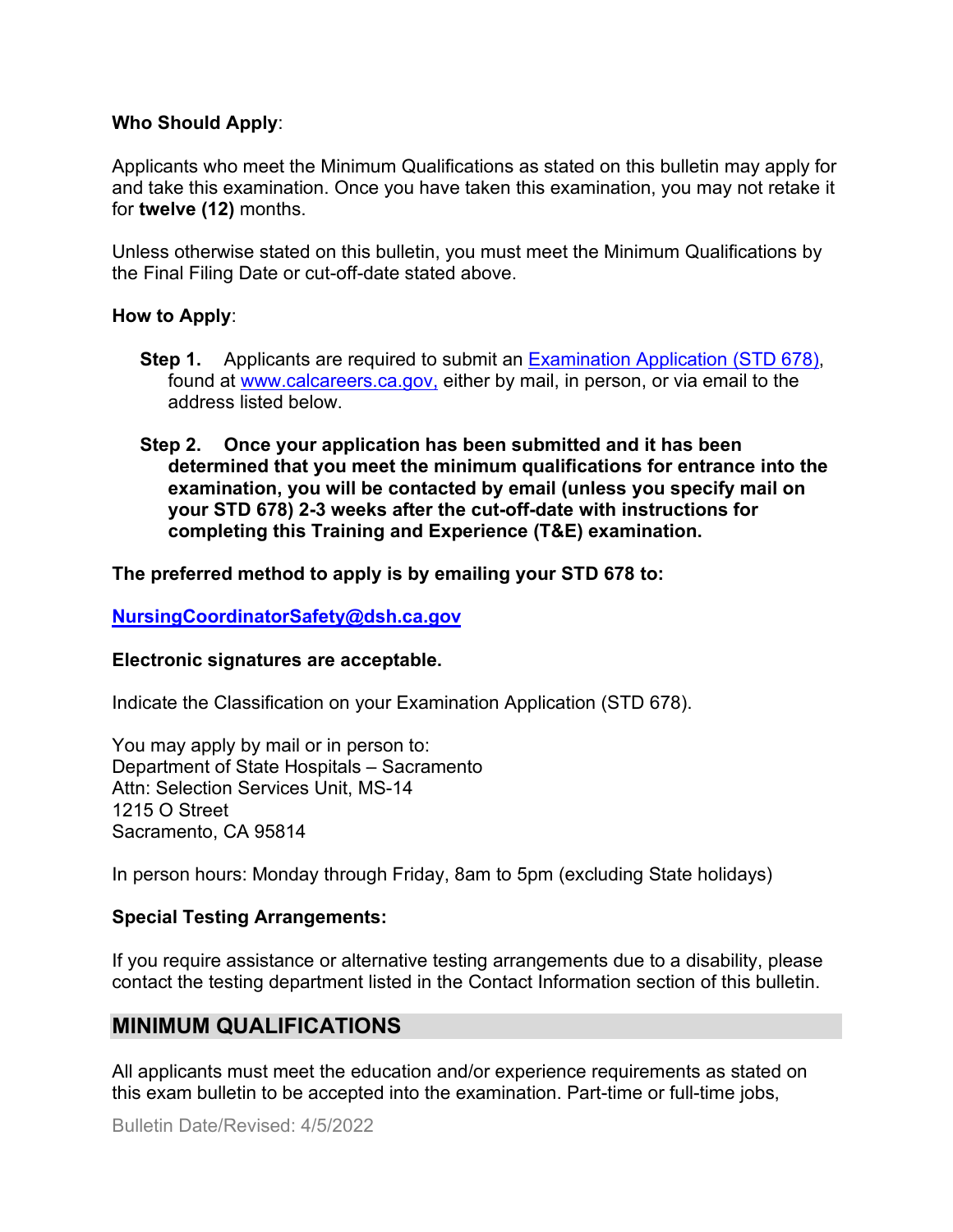regardless of whether paid or volunteer positions, and inside or outside California state service will count toward experience.

Licensure requirements: Possession of a valid license to practice as a psychiatric technician issued by the California Board of Vocational Nurse and Psychiatric Technician Examiners.

Or Possession of the legal requirements to practice as a professional registered nurse in California as determined by the California Board of Registered Nurses. And

Either 1 Experience: Two years of clinical nursing experience in the Department of Developmental Services or the Department of Mental Health performing the duties of a class with a level of responsibility at least comparable to that of a Supervising Registered Nurse or Unit Supervisor.

Or 2 Experience: Four years of clinical nursing experience with 24-hour responsibility for a nursing program unit in a developmental or mental health setting. (Experience in the California state service applied toward this requirement must be in a class with a level of responsibility comparable to that of a Registered Nurse, Range B.

# **POSITION DESCRIPTION**

Under direction at developmental centers, State hospitals, or correctional facilities contracting with the Department of State Hospitals for diagnostic and treatment services, in a program providing care to patients who are developmentally or mentally disordered offenders, coordinates the nursing care activities in a treatment program; assists the Program Director with the administration of a treatment program with particular emphasis on nursing care activities; and does other work as required.

## **EXAMINATION SCOPE**

This examination consists of the following components:

**Training and Experience Evaluation –** Weighted 100% of the final score. The examination will consist solely of a **Training and Experience Evaluation.** To obtain a position on the eligible list, a minimum score of 70% must be received.

In addition to evaluating applicants' relative knowledge, skills, and ability, as demonstrated by quality and breadth of education and/or experience, emphasis in each exam component will be measuring competitively, relative job demands, each applicant's: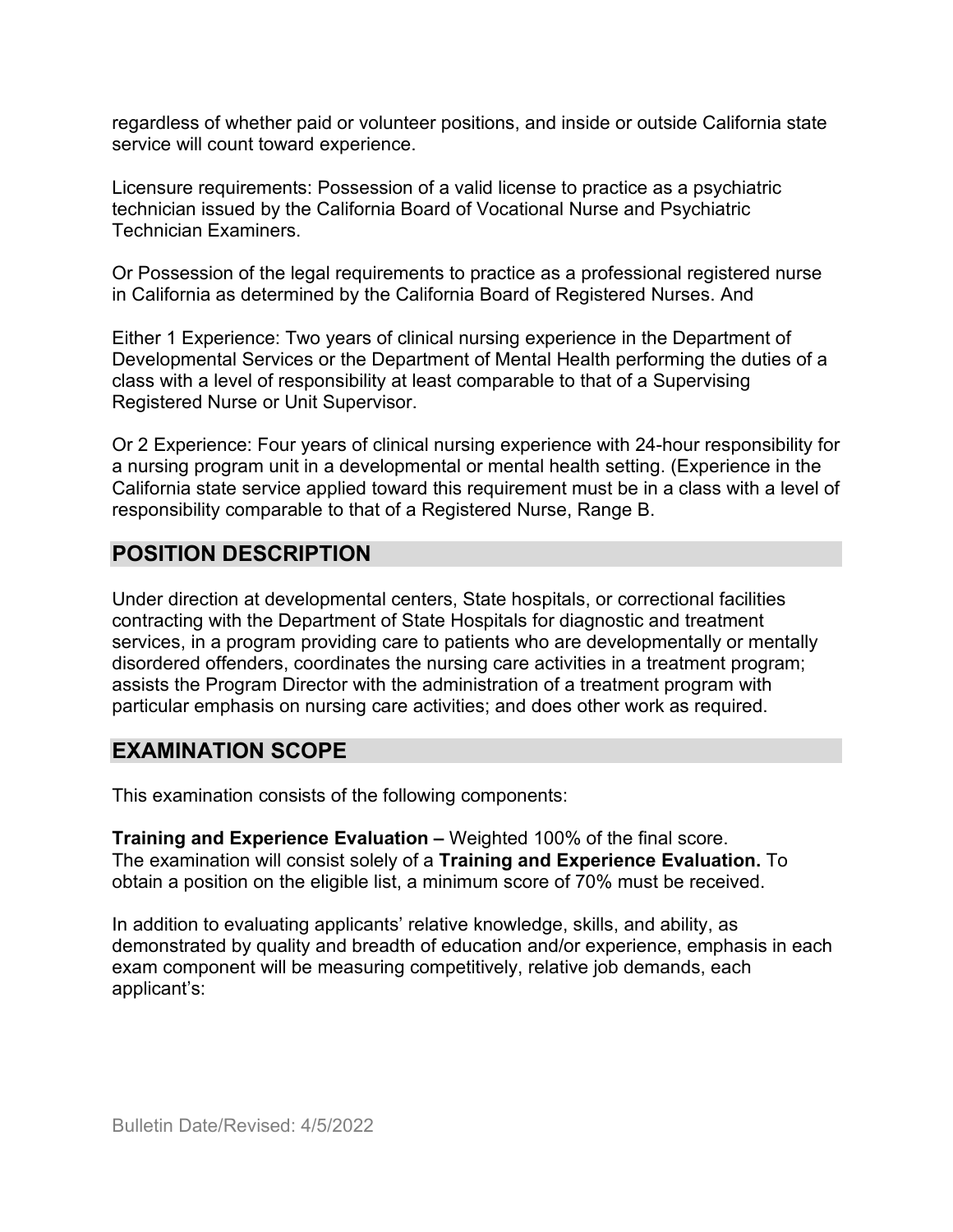### **Knowledge of:**

- 1. The principles and practices of personnel management and effective supervision in planning, organizing, and directing technical nursing services staff of a treatment program
- 2. Professional nursing principles and techniques
- 3. Principles of specialized treatment and training techniques as they relate to the developmentally or mentally disordered offenders
- 4. Treatment program organization in developmental centers or State hospitals
- 5. Medicines and narcotics
- 6. A supervisor's role in the Equal Employment Opportunity Program

## **Ability to:**

- 1. Plan and direct the work of nursing services staff in a treatment program
- 2. Develop nursing care and treatment plans in order to reach measurable objectives
- 3. Assess, plan, and implement staff training to meet patient objectives
- 4. Work effectively with multidisciplinary clinical staff
- 5. Represent the Program Director in discussions of all aspects of nursing services
- 6. Communicate effectively

## **Special Personal Characteristics:**

- 1. Willingness to work at developmental centers, State hospitals, or correctional facilities contracting with the Department of Mental Health for diagnostic and treatment services
- 2. Demonstrated leadership ability
- 3. Sympathetic and objective understanding of the problems of developmentally or mentally disordered offenders
- 4. Tact
- 5. Patience
- 6. Emotional stability

### **Special Physical Characteristics:**

1. Incumbents must possess and maintain sufficient strength, agility, and endurance to perform during physically, mentally, and emotionally stressful and emergency situations encountered on the job without endangering their own health and well-being or that of their fellow employees, forensic clients, patients, inmates, or the public

# **ELIGIBLE LIST INFORMATION**

A Servicewide, Open eligible list for the **Nursing Coordinator (Safety)** classification will be established for use by all state agencies.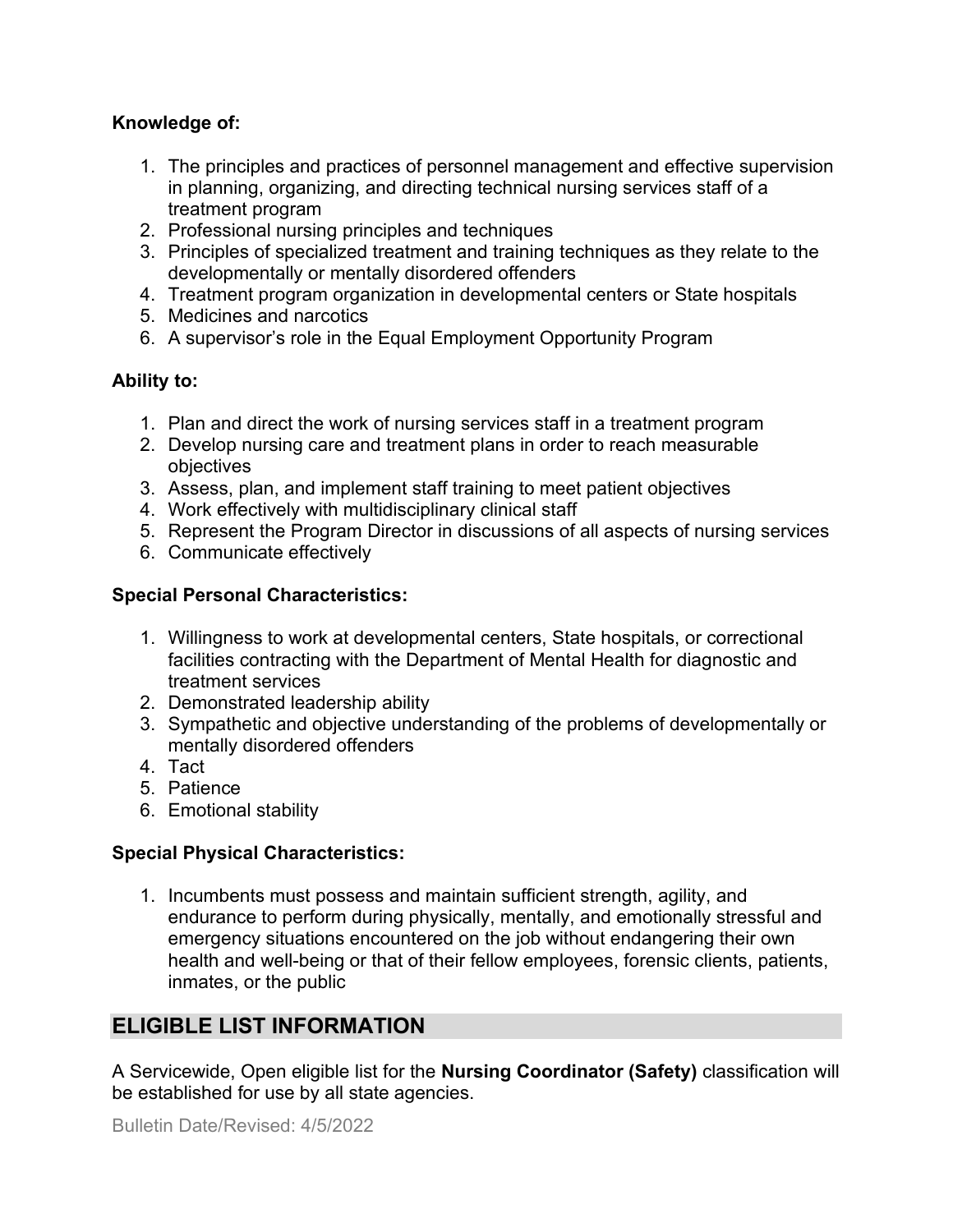The names of **successful** competitors will be merged onto the eligible list in order of final score regardless of exam date. Eligibility expires **12 months** after it is established unless the needs of the department warrant a change in this period. After eligibility expires applicants must retake the examination to reestablish eligibility.

Veterans' Preference will be granted for this examination. In accordance with Government Codes 18973.1 and 18973.5, whenever any veteran, or widow or widower of a veteran achieves a passing score on an open examination, he or she shall be ranked in the top rank of the resulting eligible list.

Veterans' status is verified by the California Department of Human Resources (CalHR). Information on this program and the Veterans' Preference Application (Std. form 1093) is available online at the following website:

<https://www.jobs.ca.gov/CalHRPublic/Landing/Jobs/VeteransInformation.aspx>

Additional information on veteran benefits is available at the Department of Veterans Affairs.

Career credits are not granted for examinations administered on an Open or Promotional basis.

# **PREPARING FOR THE EXAMINATION**

Here is a list of suggested resources to have available prior to taking the exam.

- 1. **Employment History:** Employment dates, job titles, organization names and addresses, names of supervisors or persons who can verify your job responsibilities, and phone numbers of persons listed above.
- 2. **Education:** School names and addresses, degrees earned, dates attended, courses taken (verifiable on a transcript), persons or office who can verify education, and phone numbers of persons or offices listed above.
- 3. **Training:** Class titles, certifications received, names of persons who can verify your training, and phone numbers of persons listed above.

# **TAKING THE EXAMINATION**

**Step 1. Submit your STD 678 following the instructions on "How to Apply" section.**

**Step 2. Once it has been determined that you meet the minimum qualifications for entrance into the examination, you will be contacted by email (unless you specify mail on your STD 678) 2-3 weeks after the cut-off-date with instructions for completing this examination.**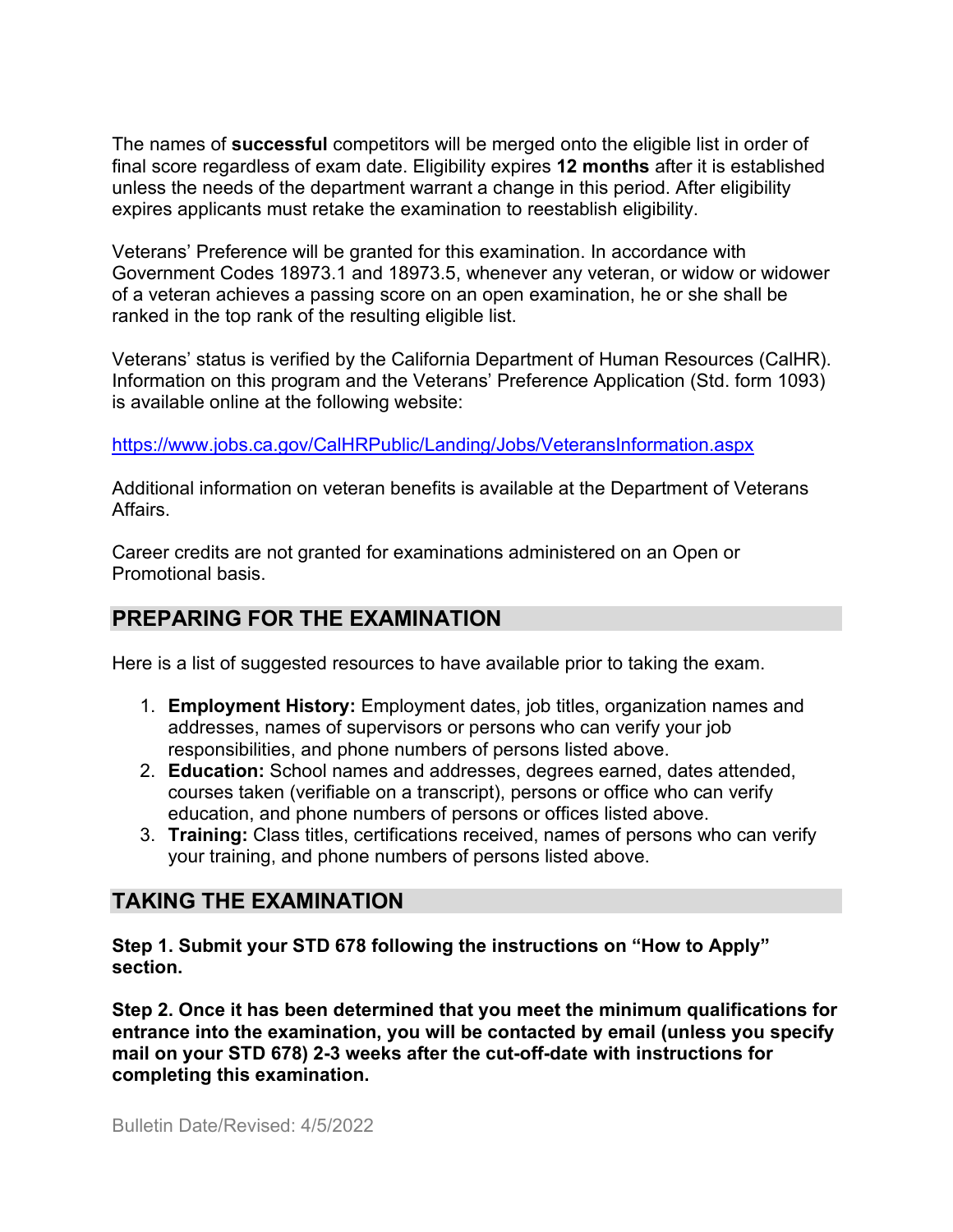## **TESTING DEPARTMENTS**

Department of State Hospitals

## **CONTACT INFORMATION**

Questions relating to this exam should be directed to:

Department of State Hospitals Selection Services Unit Monday through Friday, 8am to 5pm (excluding State Holidays) Phone: 916-651-8832 Email: **[NursingCoordinatorSafety@dsh.ca.gov](mailto:NursingCoordinatorSafety@dsh.ca.gov)**

California Relay Service: 1-800-735-2929 (TTY), 1-800-735-2922 (Voice). TTY is a Telecommunications Device for the Deaf, and is reachable only from phones equipped with a TTY Device.

## **EQUAL OPPORTUNITY EMPLOYER**

The State of California is an equal opportunity employer to all, regardless of age, ancestry, color, disability (mental and physical), exercising the right of family care and medical leave, gender, gender expression, gender identity, genetic information, marital status, medical condition, military or veteran status, national origin, political affiliation, race, religious creed, sex (includes pregnancy, childbirth, breastfeeding, and related medical conditions), and sexual orientation.

## **DRUG-FREE STATEMENT**

It is an objective of the State of California to achieve a drug-free State workplace. Any applicant for State employment will be expected to behave in accordance with this objective, because the use of illegal drugs is inconsistent with the law of the State, the rules governing civil service, and the special trust placed in public servants.

### **GENERAL INFORMATION**

Examination and/or Employment Application (STD 678) forms are available at the California Department of Human Resources, local offices of the Employment Development Department, and through your CalCareer Account at the following website:

#### **http://www.CalCareers.ca.gov/**

If you meet the requirements stated on this examination bulletin, you may take this examination, which is competitive. Possession of the entrance requirements does not